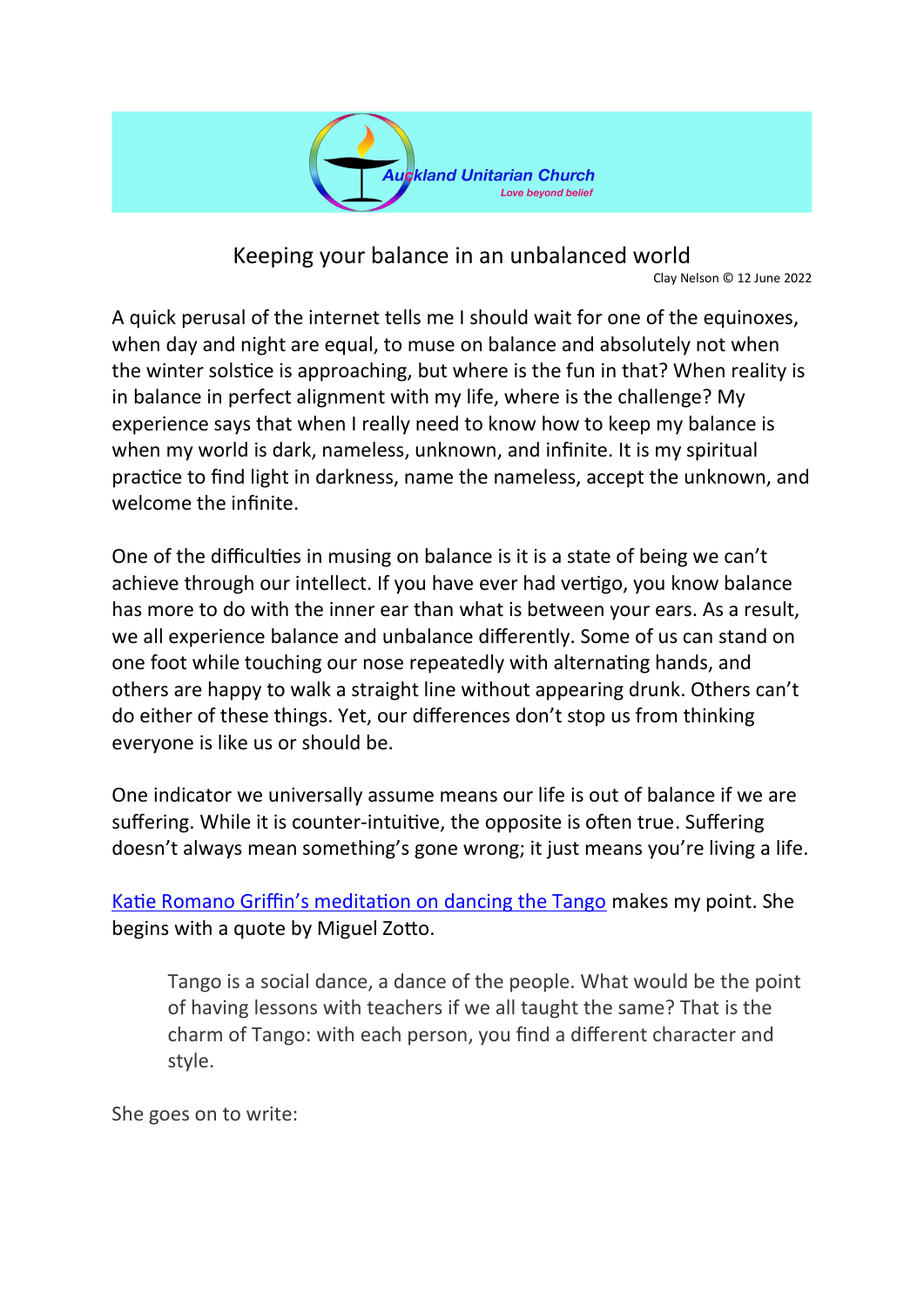When I find myself struggling with a person or group, I sometimes consider isolating myself from them altogether. That's when I retreat to a space where I can hear tango music.

In an instant, I'm eight years old again. I can smell the hot Café Bustelo percolating in the tiny pot on my grandmother's stove while she plays cards with my grandfather and his childhood best friend from Argentina. Music starts to play while my aunts and uncle move the furniture so they can dance. In mere moments the living room becomes transformed into a space of expression, celebration, and connection.

My mother and uncle are clearly the most skilled dancers. They settle into an easy rhythm together, floating across the old terrazzo flooring, the card players occasionally pausing to watch them. Order turns to chaos as everyone takes turns practising steps on their own, and then we engage with other family members. We each bring our own skills, abilities, strengths, and weaknesses to Tango, but always we seek to balance feeling our way through the relationship of the dance with each new partner — and with respect and love for the person and the music's rhythm.

The Tango of my youth was not as inclusive as my sweet memory would lead me to believe. Still, I can smile at that memory and know that the spirit of Tango extends beyond my eight-year-old understanding to a more inclusive dance: one that makes space for a theology of a better world, on a dance floor of mutual respect, with people of all genders, sexual orientations, abilities, races, and ethnicities.

When I meditate on this inclusive Tango of the people, I ask myself, "This person or group that I am struggling with: am I wrestling with a different character or style… or is something else happening here? Do we have an agreement of respect, or is one of us trying to dominate what they don't understand? Is one of us more skilled and therefore needs to meet the other partner where they are and help them move to new places? Or does one of us need to engage with other learning partners before we can even attempt to be in relationship?"

Living in an unbalanced world can become a problem when it distracts us from living our life in the moment. If we are carrying around the past,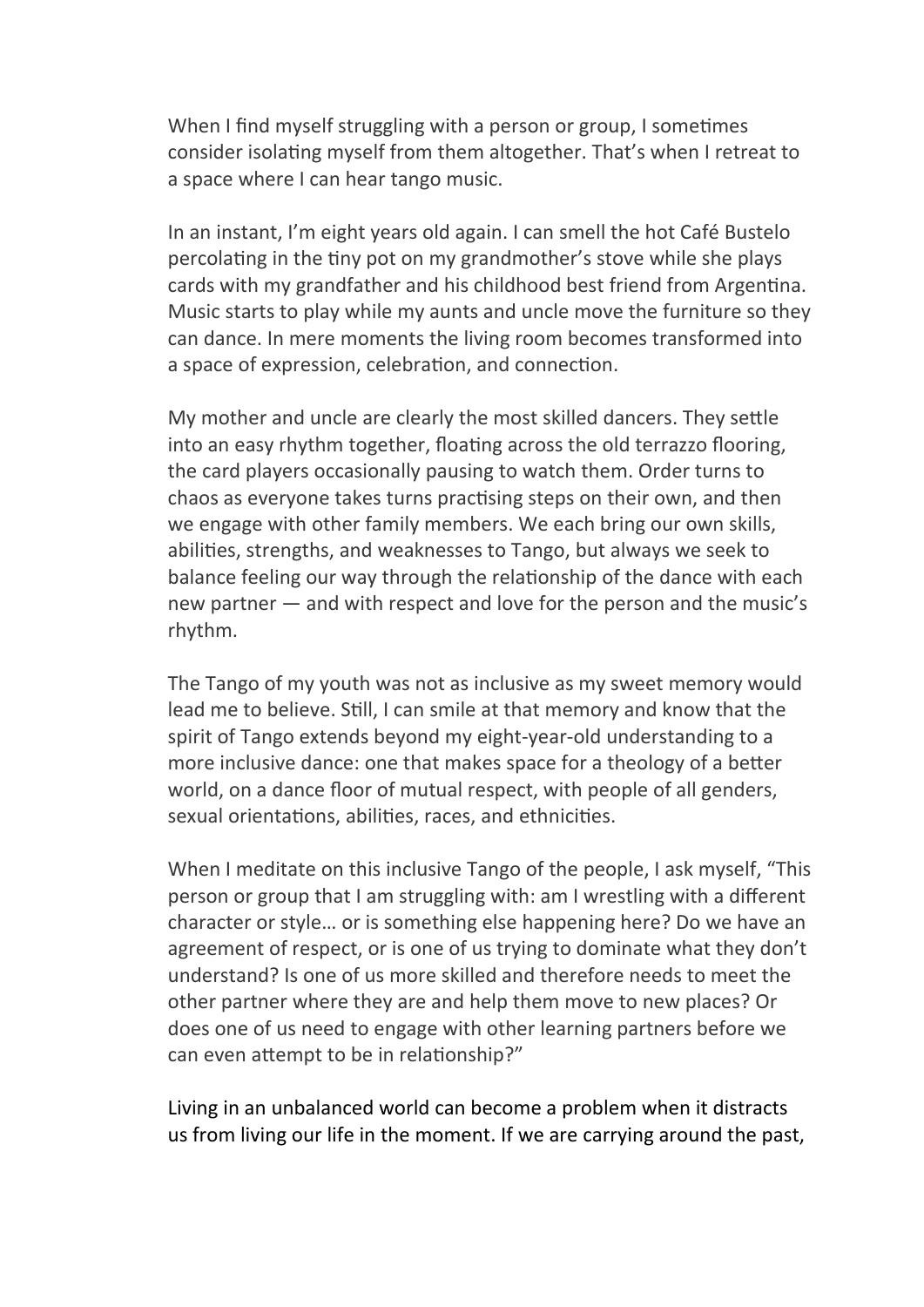we will not notice all that redeems it. If we are anxious about the future, we will find no peace in the present.

[David Kohlmeier's meditation on life pushing through](https://www.uua.org/braverwiser/life-pushing-through) feels like a confession seeking absolution. It is the kick in the gut we all need once in a while to regain our balance:

"Did you feel that!?" No. I didn't. I was distracted. My hand was on my partner's belly, trying to feel a move from our soon-to-be-born second child. I had waited so long with my hand pressing on the same spot that my mind had wandered. I couldn't even remember now what it was I was thinking about. I was angry at myself for not paying attention.

I tried to shift my focus and concentrate all my attention on the physical sensation of my hand on their belly. Nothing.

"Maybe they're asleep?" my partner speculated.

No. I just needed to wait. And as I waited, my mind started to wander again. The latest crazy tweet came to mind. I tried to push it away. **BUMP!** 

"I felt that!" I waited to see if it happened again. My mind wandered. All the paperwork and emails piling up in my office… *focus*… **KICKI** 

"Wow!" But there's that bill I forgot to pay. How many days past the deadline is…. **KICK!!!** 

We both laugh, and I start to cry.

I've been so busy during this second pregnancy I haven't made it to any ultrasounds or even taken the time to put my hand out to feel a kick or move. I cry in gratitude for feeling this life push through my dullness. How many bumps and kicks of Precious Reality have I missed in my life because I was distracted?

I'm not so good at meditating regularly, but if there's anything sitting in silence has taught me, it's that silence doesn't actually exist. Every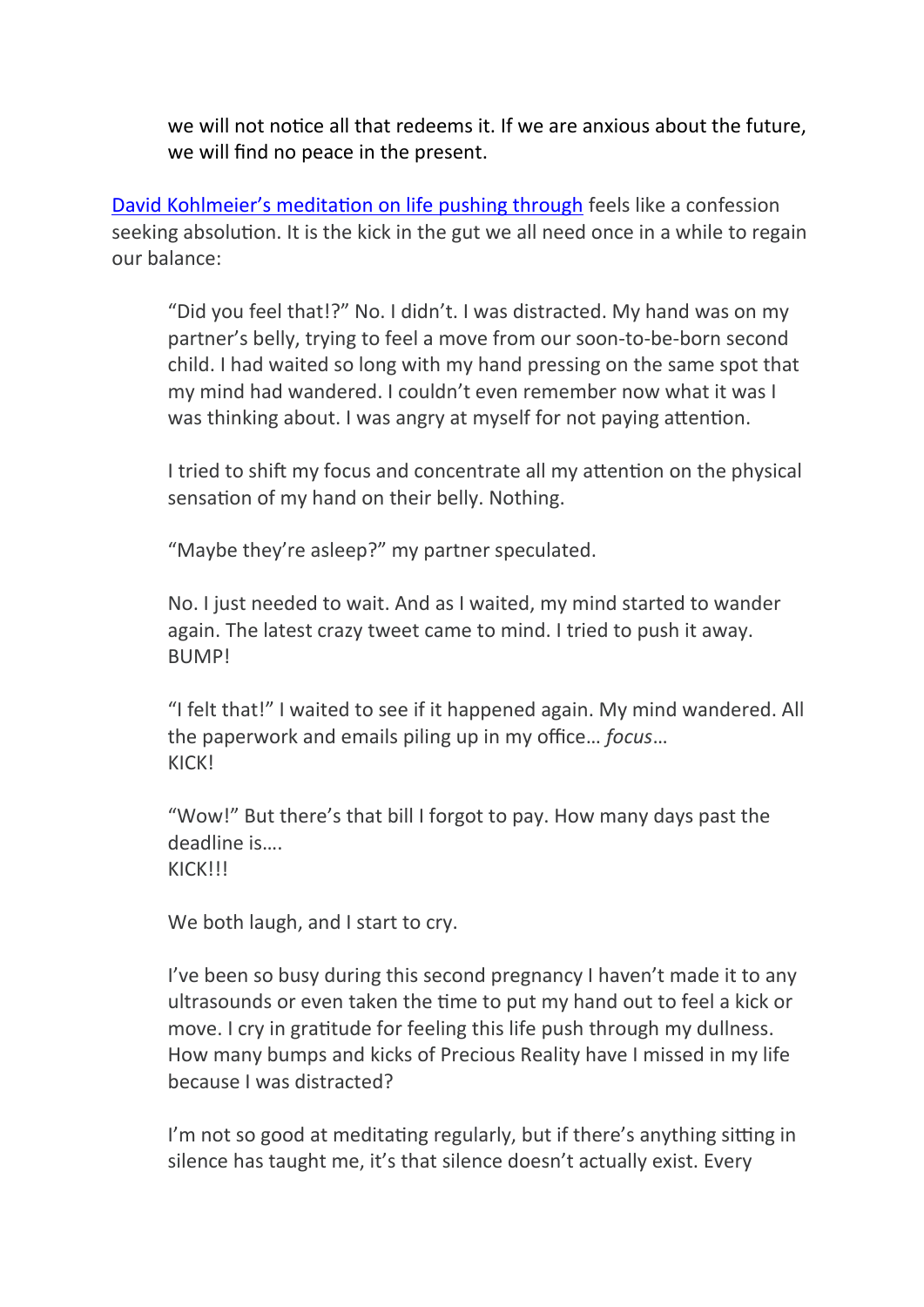moment is full to the point of bursting with reality, whether or not we notice it. It's not that the news and work and the bills don't matter, because they do  $-$  and yet, are they more important than the "pure" nectar of This Moment" of which Rumi speaks, waiting to bump and kick to remind us It is always there?

Speaking of bumps and kicks and life pushing through to keep us balanced, in earlier times people in Japan used bamboo and paper for lanterns with candles inside. One night, a blind man visited a friend and was offered a lantern to carry home with him.

"I do not need a lantern," he said. "Darkness or light is all the same to me."

"I know you do not need a lantern to find your way," his friend replied, "but if you don't have one, someone else may run into you. So you must take it."

The blind man started off with the lantern, and someone ran squarely into him before he had walked very far.

"Look out where you are going!" he exclaimed to the stranger. "Can't you see this lantern?"

"Your candle has burned out, brother," replied the stranger.

Sometimes life is futile. Sometimes we're damned if we do and damned if we don't. Sometimes good luck is disguised by bad luck and vice versa. Sometimes a kick in the ass propels us forward, and sometimes it's just a plain old kick in the ass.

The absurdity of the human condition is both very painful and very laughable. It's ironic and incongruous, and poignantly imperfect. But that's also half the fun of it. Life comes at us fast, and sometimes the healthiest thing to do is laugh despite the speed.

Between the pain of life's lessons and the medicinal laughter of cultivating a good sense of humour, there is the unvanquished absurdity of life kicking us around. Sometimes all we can do is kick back with a ruthless sense of humour, not despite irony and contradiction, but because of them.